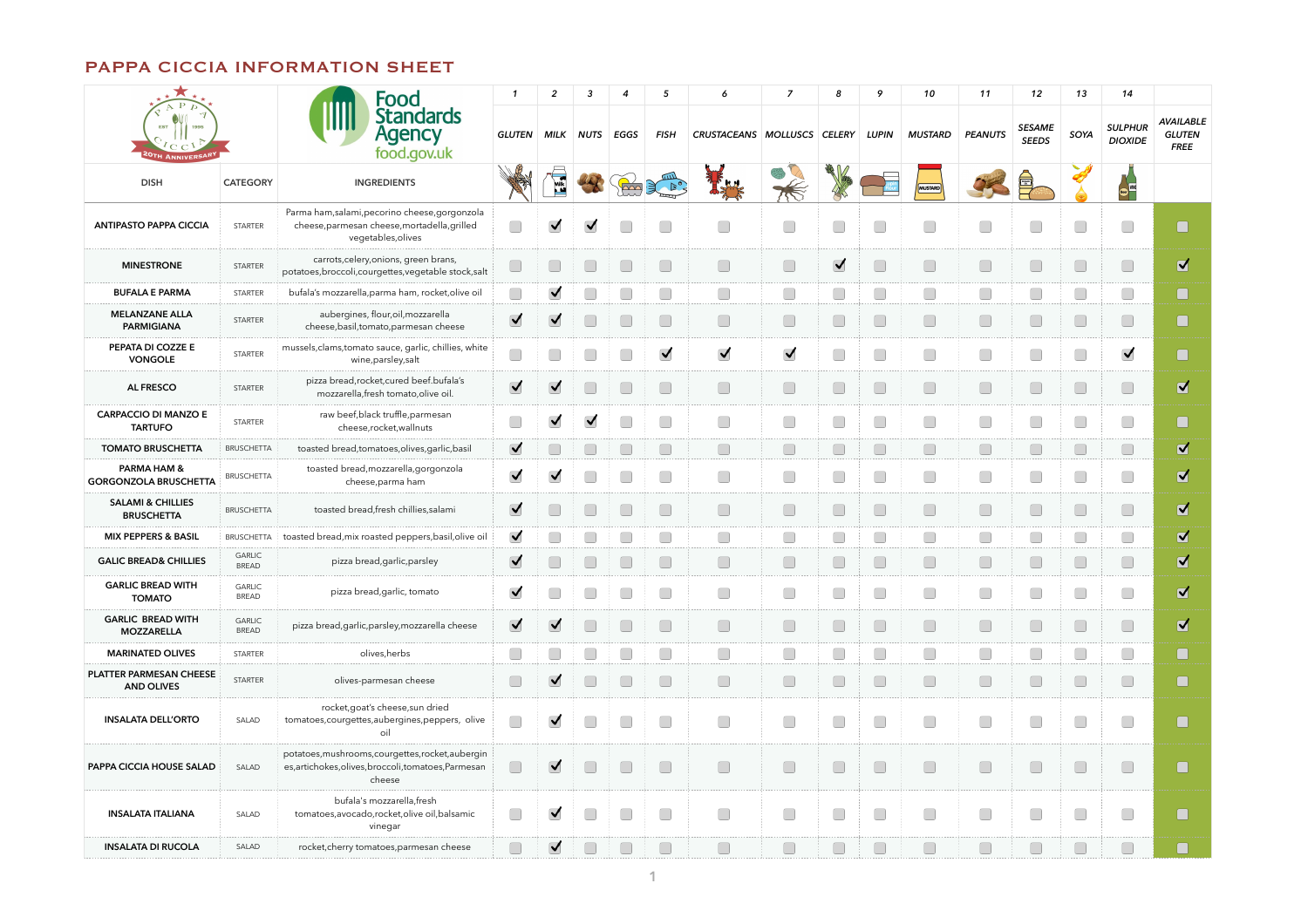| <b>EST</b><br>1995<br><b>ANNIVERS</b>                |                               | <b>FOOD</b><br><b>Standards</b><br><b>Agency</b><br>food.gov.uk                      | <b>GLUTEN</b>                                                | $\overline{2}$<br>MILK | - 3<br><b>NUTS</b>       | EGGS                 | -5<br>FISH                             | 6<br>CRUSTACEANS MOLLUSCS CELERY LUPIN |                      | 8                    | 10<br>MUSTARD            | 11<br><b>PEANUTS</b>                   | 12<br><b>SESAME</b><br><b>SEEDS</b>                                                                                                                                                                                                                                                                                                                 | 13<br>SOYA | 14<br><b>SULPHUR</b><br><b>DIOXIDE</b> | <b>AVAILABLE</b><br><b>GLUTEN</b><br><b>FREE</b> |
|------------------------------------------------------|-------------------------------|--------------------------------------------------------------------------------------|--------------------------------------------------------------|------------------------|--------------------------|----------------------|----------------------------------------|----------------------------------------|----------------------|----------------------|--------------------------|----------------------------------------|-----------------------------------------------------------------------------------------------------------------------------------------------------------------------------------------------------------------------------------------------------------------------------------------------------------------------------------------------------|------------|----------------------------------------|--------------------------------------------------|
| <b>DISH</b>                                          | <b>CATEGORY</b>               | <b>INGREDIENTS</b>                                                                   |                                                              | Milk                   |                          |                      |                                        |                                        |                      |                      | MUSTARD                  |                                        | $\begin{picture}(180,10) \put(0,0){\line(1,0){10}} \put(10,0){\line(1,0){10}} \put(10,0){\line(1,0){10}} \put(10,0){\line(1,0){10}} \put(10,0){\line(1,0){10}} \put(10,0){\line(1,0){10}} \put(10,0){\line(1,0){10}} \put(10,0){\line(1,0){10}} \put(10,0){\line(1,0){10}} \put(10,0){\line(1,0){10}} \put(10,0){\line(1,0){10}} \put(10,0){\line($ |            |                                        |                                                  |
| <b>INSALATA DI POLLO</b>                             | SALAD                         | chicken, balsamic, peppers<br>vinegar, rosemary, courgettes, aubergines.             |                                                              |                        |                          |                      |                                        | $\Box$                                 |                      |                      |                          |                                        |                                                                                                                                                                                                                                                                                                                                                     |            |                                        |                                                  |
| <b>INSALATA DI POLLO &amp; PESTO</b>                 | SALAD                         | chicken, pesto sauce, cucumber, peppers, fresh<br>tomato, cream                      | $\Box$                                                       | $\blacktriangledown$   | $\blacktriangledown$     |                      | Œ                                      | $\Box$                                 |                      |                      |                          | $\blacktriangledown$                   |                                                                                                                                                                                                                                                                                                                                                     |            |                                        |                                                  |
| <b>INSALATA MISTA</b>                                | SALAD                         | mixed salad, cherry tomatoes, cucumber, olives                                       | $\begin{pmatrix} 1 \\ 1 \end{pmatrix}$                       |                        |                          |                      | $\begin{pmatrix} 1 \\ 1 \end{pmatrix}$ | $\begin{pmatrix} 1 \\ 1 \end{pmatrix}$ | $\Box$               |                      |                          | $\begin{pmatrix} 1 \\ 1 \end{pmatrix}$ | $\mathbb{R}^n$                                                                                                                                                                                                                                                                                                                                      | la s       | $\mathbb{R}^n$                         |                                                  |
| <b>INSALATA VERDE</b>                                | SALAD                         | broccoli, salad, artichokes, olives, fine<br>beans, cucumber                         |                                                              |                        |                          |                      | $\Box$                                 | $\Box$                                 |                      |                      |                          |                                        |                                                                                                                                                                                                                                                                                                                                                     |            |                                        |                                                  |
| <b>SPAGHETTI VONGOLE E</b><br><b>BOTTARGA</b>        | <b>MAIN</b><br><b>COURSES</b> | spagehetti, clams, white wine, olive<br>oil, garlic, chillies, bottarga, parlsey     | $\blacktriangledown$                                         |                        |                          |                      | $\blacktriangledown$                   | $\Box$                                 | $\blacktriangledown$ |                      |                          |                                        |                                                                                                                                                                                                                                                                                                                                                     |            | $\blacktriangledown$                   | $\overline{\mathsf{v}}$                          |
| <b>POLPETTE</b>                                      | <b>MAIN</b><br><b>COURSES</b> | beef, garlic, parsley, salt, breadcrumbs, parmesan<br>cheese                         | $\blacktriangledown$                                         | $\blacktriangledown$   | $\blacktriangledown$     | $\blacktriangledown$ |                                        | $\Box$                                 |                      |                      |                          |                                        |                                                                                                                                                                                                                                                                                                                                                     |            |                                        | $\blacktriangledown$                             |
| PENNE ALL'ARRABBIATA                                 | MAIN<br><b>COURSES</b>        | penne pasta, tomato, garlic, chillies, parsley                                       | $\blacktriangledown$                                         |                        |                          |                      | $\Box$                                 |                                        |                      |                      |                          |                                        |                                                                                                                                                                                                                                                                                                                                                     |            |                                        | $\overline{\mathbf{v}}$                          |
| <b>SPAGHETTI ALLA</b><br><b>NAPOLETANA</b>           | <b>MAIN</b><br><b>COURSES</b> | saghetti pasta, tomato, basil, salt                                                  | $\blacktriangledown$                                         |                        |                          |                      | $\Box$                                 | $\Box$                                 |                      |                      |                          |                                        |                                                                                                                                                                                                                                                                                                                                                     |            |                                        | $\blacktriangledown$                             |
| <b>TAGLIATELLE ALLA</b><br><b>CARBONARA</b>          | <b>MAIN</b><br>COURSES        | Egg tagliatelle,<br>egg<br>yolk, cream, bacon, parlsey, black pepper                 | $\blacktriangledown$                                         | $\blacktriangledown$   |                          |                      |                                        | $\Box$                                 |                      |                      |                          |                                        |                                                                                                                                                                                                                                                                                                                                                     |            |                                        | $\overline{\mathbf{v}}$                          |
| <b>FARFALLE PRIMAVERA</b>                            | <b>MAIN</b><br><b>COURSES</b> | pasta, courgettes, peppers, aubergines,<br>mushrooms, broccoli                       | $\blacktriangledown$                                         |                        |                          |                      |                                        |                                        |                      |                      |                          |                                        |                                                                                                                                                                                                                                                                                                                                                     |            |                                        | $\overline{\mathbf{v}}$                          |
| <b>RIGATONI AL RAGU</b>                              | MAIN<br><b>COURSES</b>        | pasta, beef, carrots, celery, onions, salt, tomato                                   | $\blacktriangledown$                                         | $\Box$                 | $\overline{\phantom{a}}$ |                      | $\Box$                                 | $\Box$                                 | $\Box$               | $\blacktriangledown$ |                          | $\Box$                                 |                                                                                                                                                                                                                                                                                                                                                     |            | $\blacktriangledown$                   | $\overline{\mathbf{v}}$                          |
| <b>FUSILLI ALL'AMATRICIANA</b>                       | <b>MAIN</b><br><b>COURSES</b> | fusilli pasta, bacon, tomato, onions                                                 | $\blacktriangledown$                                         |                        | $\Box$                   |                      | $\Box$                                 | $\Box$                                 | $\Box$               |                      | $\overline{\phantom{0}}$ | $\Box$                                 |                                                                                                                                                                                                                                                                                                                                                     |            | $\blacktriangledown$                   | $\blacktriangledown$                             |
| <b>RAVIOLI RICOTTA &amp; SPINACI</b>                 | MAIN<br><b>COURSES</b>        | egg pasta, ricotta cheese, spinach, mint                                             | $\blacktriangledown$                                         | $\blacktriangledown$   |                          | $\blacktriangledown$ |                                        | Œ                                      |                      |                      |                          | $\Box$                                 |                                                                                                                                                                                                                                                                                                                                                     |            |                                        |                                                  |
| PAPPARDELLE AI PORCINI                               | <b>MAIN</b><br><b>COURSES</b> | egg pasta, cream, porcini mushrooms, parlsey                                         | $\blacktriangledown$                                         | $\blacktriangledown$   |                          | $\blacktriangledown$ |                                        | $\Box$                                 |                      |                      |                          | $\Box$                                 |                                                                                                                                                                                                                                                                                                                                                     |            | $\blacktriangledown$                   |                                                  |
| <b>SEA FOOD RISOTTO</b>                              | <b>RISOTTO</b>                | rice, mussels, clams, king prawns, white<br>wine, parsley, tomato, chillies          |                                                              |                        |                          |                      | $\blacktriangledown$                   | $\blacktriangledown$                   | $\blacktriangledown$ |                      |                          | $\Box$                                 |                                                                                                                                                                                                                                                                                                                                                     |            | $\blacktriangledown$                   |                                                  |
| <b>RISOTTO PORCINI</b>                               | <b>RISOTTO</b>                | rice, porcini mushrooms, onions, white wine<br>butter, parmesan cheese parsley       | $\begin{array}{ c } \hline \hline \hline \end{array}$        | $\blacktriangledown$   |                          |                      | $\Box$                                 | $\Box$                                 | $\Box$               |                      |                          | $\Box$                                 |                                                                                                                                                                                                                                                                                                                                                     |            | $\blacktriangledown$                   |                                                  |
| <b>RISOTTO AL BACON</b>                              | <b>RISOTTO</b>                | rice, bacon, tomato, chillies, parsley, butter                                       | $\Box$                                                       | $\blacktriangledown$   |                          |                      |                                        |                                        | $\Box$               |                      |                          |                                        |                                                                                                                                                                                                                                                                                                                                                     |            | $\blacktriangledown$                   |                                                  |
| <b>MIX VEGETABLE RISOTTO</b>                         | <b>RISOTTO</b>                | rice, aubergines, courgettes, mushrooms, peppers,<br>butter, parmesan cheese, butter | $\overline{\phantom{a}}$                                     | $\blacktriangledown$   |                          |                      | $\Box$                                 | $\Box$                                 | $\Box$               | $\blacktriangledown$ |                          | $\Box$                                 |                                                                                                                                                                                                                                                                                                                                                     |            | $\blacktriangledown$                   |                                                  |
| <b>TAGLIATA DI MANZO</b><br><b>RUCOLA E TALEGGIO</b> | <b>MEAT DISHES</b>            | beef, taleggio cheese, salt, rocket, cherry tomatoes                                 |                                                              | $\blacktriangledown$   | $\Box$                   |                      | $\Box$                                 | $\Box$                                 | $\Box$               |                      |                          | $\Box$                                 |                                                                                                                                                                                                                                                                                                                                                     |            |                                        |                                                  |
| POLLO ALLA MILANESE                                  | <b>MEAT DISHES</b>            | chicken, bread crumbs, salt                                                          | $\blacktriangledown$                                         |                        |                          | $\blacktriangledown$ | Œ                                      |                                        |                      |                      |                          |                                        | $\blacktriangledown$                                                                                                                                                                                                                                                                                                                                |            |                                        | $\blacktriangledown$                             |
| <b>GAMBERI RICETTA TINO</b>                          | FISH DISHES                   | kink prawns, tomato, garlic, chillies, white<br>wine, parsley                        | $\begin{array}{ c } \hline \hline \hline \hline \end{array}$ |                        |                          |                      | $\blacktriangledown$                   | $\blacktriangledown$                   | $\blacktriangledown$ |                      |                          |                                        |                                                                                                                                                                                                                                                                                                                                                     |            | $\blacktriangledown$                   |                                                  |
| <b>TONNO AI SAPORI</b><br><b>MEDITERRANEAI</b>       | FISH DISHES                   | tuna steak, herbs, olive oil, salt                                                   | $\Box$                                                       |                        |                          |                      | $\blacktriangledown$                   | $\Box$                                 |                      |                      |                          |                                        |                                                                                                                                                                                                                                                                                                                                                     |            |                                        |                                                  |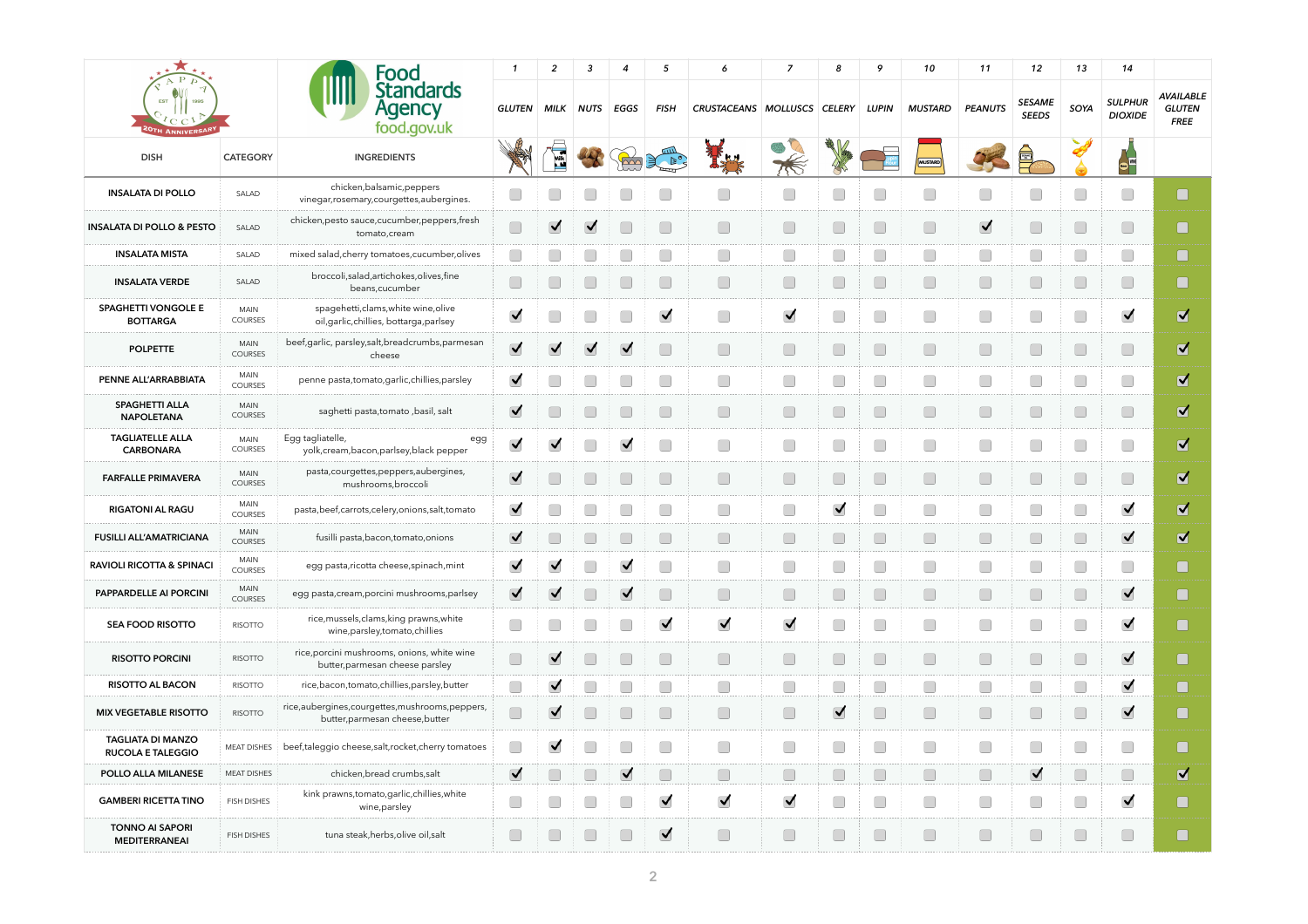| <b>EST</b><br>1995<br><sup>UTH</sup> ANNIVERS <sup>AI</sup> |                 | Food<br><b>Standards</b><br><b>Agency</b><br>food.gov.uk                           |                      | $\overline{a}$       | 3                    | 4                    | -5                   | -6                          |                                        | 8                                      | 9     | 10                                     | 11                                    | 12                                                                                                                                                                                                                                                                                                                                                  | 13                                     | 14                               |                                                  |
|-------------------------------------------------------------|-----------------|------------------------------------------------------------------------------------|----------------------|----------------------|----------------------|----------------------|----------------------|-----------------------------|----------------------------------------|----------------------------------------|-------|----------------------------------------|---------------------------------------|-----------------------------------------------------------------------------------------------------------------------------------------------------------------------------------------------------------------------------------------------------------------------------------------------------------------------------------------------------|----------------------------------------|----------------------------------|--------------------------------------------------|
|                                                             |                 |                                                                                    | <b>GLUTEN</b>        | MILK                 | <b>NUTS</b>          | EGGS                 | <b>FISH</b>          | CRUSTACEANS MOLLUSCS CELERY |                                        |                                        | LUPIN | <b>MUSTARD</b>                         | <b>PEANUTS</b>                        | <b>SESAME</b><br><b>SEEDS</b>                                                                                                                                                                                                                                                                                                                       | SOYA                                   | <b>SULPHUR</b><br><b>DIOXIDE</b> | <b>AVAILABLE</b><br><b>GLUTEN</b><br><b>FREE</b> |
| <b>DISH</b>                                                 | <b>CATEGORY</b> | <b>INGREDIENTS</b>                                                                 |                      |                      |                      |                      |                      |                             |                                        |                                        |       | <b>MUSTARD</b>                         |                                       | $\begin{picture}(120,110) \put(0,0){\line(1,0){10}} \put(15,0){\line(1,0){10}} \put(15,0){\line(1,0){10}} \put(15,0){\line(1,0){10}} \put(15,0){\line(1,0){10}} \put(15,0){\line(1,0){10}} \put(15,0){\line(1,0){10}} \put(15,0){\line(1,0){10}} \put(15,0){\line(1,0){10}} \put(15,0){\line(1,0){10}} \put(15,0){\line(1,0){10}} \put(15,0){\line$ |                                        |                                  |                                                  |
| <b>POTATOES</b>                                             | SIDE DISHES     | potatoes, oil, salt, rosemary                                                      |                      |                      |                      |                      |                      |                             | $\Box$                                 | $\Box$                                 |       | $\Box$                                 |                                       |                                                                                                                                                                                                                                                                                                                                                     | $\overline{\phantom{a}}$               |                                  |                                                  |
| <b>SPINACH</b>                                              | SIDE DISHES     | spinach, butter                                                                    |                      | $\blacktriangledown$ |                      |                      |                      |                             | $\Box$                                 | $\Box$                                 |       | $\Box$                                 |                                       |                                                                                                                                                                                                                                                                                                                                                     | $\Box$                                 |                                  |                                                  |
| <b>GREEN BEANS</b>                                          | SIDE DISHES     | green breans, red onion, salt, butter                                              | $\Box$               | $\blacktriangledown$ |                      |                      |                      |                             | $\Box$                                 | $\Box$                                 |       | $\Box$                                 |                                       |                                                                                                                                                                                                                                                                                                                                                     | $\Box$                                 |                                  |                                                  |
| <b>BROCCOLI</b>                                             | SIDE DISHES     | broccoli, butter, salt                                                             | $\Box$               | $\blacktriangledown$ |                      |                      |                      |                             | $\Box$                                 | $\Box$                                 |       | $\Box$                                 | $\Box$                                |                                                                                                                                                                                                                                                                                                                                                     | $\Box$                                 |                                  |                                                  |
| <b>COURGETTES</b>                                           | SIDE DISHES     | courgettes, salt, butter                                                           | $\Box$               | $\blacktriangledown$ |                      |                      |                      |                             | $\Box$                                 | $\Box$                                 |       | $\Box$                                 |                                       |                                                                                                                                                                                                                                                                                                                                                     | $\Box$                                 |                                  |                                                  |
| <b>PATATE FRITTE</b>                                        | SIDE DISHES     | fries, oil, salt                                                                   | $\Box$               |                      |                      |                      |                      | $\Box$                      | $\Box$                                 | $\Box$                                 |       | $\Box$                                 | $\Box$                                | $\Box$                                                                                                                                                                                                                                                                                                                                              | $\Box$                                 |                                  |                                                  |
| <b>MARGHERITA</b>                                           | PIZZA           | mozzarella, tomato, herbs                                                          | $\blacktriangledown$ | $\blacktriangledown$ |                      |                      |                      |                             | $\Box$                                 | $\Box$                                 |       | $\Box$                                 | $\Box$                                | $\begin{pmatrix} 1 \\ 1 \end{pmatrix}$                                                                                                                                                                                                                                                                                                              | $\Box$                                 |                                  | $\blacktriangledown$                             |
| <b>NAPOLETANA</b>                                           | PIZZA           | mozzarella, tomato, anchovies, capers                                              | $\blacktriangledown$ | $\blacktriangledown$ |                      |                      | $\blacktriangledown$ | $\Box$                      | $\Box$                                 | $\Box$                                 |       | $\Box$                                 | $\Box$                                | $\Box$                                                                                                                                                                                                                                                                                                                                              | $\Box$                                 |                                  | $\blacktriangledown$                             |
| <b>QUATTRO STAGIONI</b>                                     | PIZZA           | mozzarella, tomato, ham, mushrooms, olives,<br>artichokes                          | $\blacktriangledown$ | $\blacktriangledown$ |                      |                      |                      |                             | $\Box$                                 | $\Box$                                 |       | $\Box$                                 | $\Box$                                |                                                                                                                                                                                                                                                                                                                                                     | $\Box$                                 |                                  | $\blacktriangledown$                             |
| <b>IL PASTORE</b>                                           | PIZZA           | mozzarella, tomato, gorgonzola cheese, pepperoni                                   | $\blacktriangledown$ | $\blacktriangledown$ |                      |                      |                      |                             | $\begin{array}{ccc} \end{array}$       | $\Box$                                 |       | $\Box$                                 |                                       | $\Box$                                                                                                                                                                                                                                                                                                                                              | $\Box$                                 |                                  | $\blacktriangledown$                             |
| <b>AL CRUDO</b>                                             | PIZZA           | mozzarella, tomato, parma ham, rocket                                              | $\blacktriangledown$ | $\checkmark$         |                      |                      |                      |                             | $\begin{pmatrix} 1 \\ 1 \end{pmatrix}$ | $\Box$                                 |       | $\begin{pmatrix} 1 \ 1 \end{pmatrix}$  | $\begin{pmatrix} 1 & 1 \end{pmatrix}$ |                                                                                                                                                                                                                                                                                                                                                     | $\begin{pmatrix} 1 \\ 1 \end{pmatrix}$ |                                  | $\blacktriangledown$                             |
| <b>IL CONTADINO</b>                                         | PIZZA           | mozzarella, tomato, courgettes, aubergines,<br>peppers                             | $\blacktriangledown$ | $\blacktriangledown$ |                      |                      |                      |                             |                                        |                                        |       | $\Box$                                 |                                       |                                                                                                                                                                                                                                                                                                                                                     |                                        |                                  | $\blacktriangledown$                             |
| <b>LA RUCHETTA</b>                                          | PIZZA           | mozzarella, tomato, rocket, fresh tomato, parmesan<br>cheese                       | $\blacktriangledown$ | $\overline{ }$       |                      |                      |                      |                             |                                        |                                        |       |                                        |                                       |                                                                                                                                                                                                                                                                                                                                                     |                                        |                                  | ☑                                                |
| <b>MEZZALUNA</b>                                            | PIZZA           | mozzarella, tomato, ham, pepperoni, mushrooms                                      | $\blacktriangledown$ | $\blacktriangledown$ |                      |                      |                      |                             |                                        | $\begin{array}{c} \square \end{array}$ |       | $\begin{array}{c} \square \end{array}$ |                                       |                                                                                                                                                                                                                                                                                                                                                     | $\Box$                                 |                                  | ☑                                                |
| <b>FRUTTI DI MARE</b>                                       | PIZZA           | tomato, garlic, mussels, clams, prawsns                                            | $\blacktriangledown$ | $\blacktriangledown$ |                      |                      | $\blacktriangledown$ | $\blacktriangledown$        | $\blacktriangledown$                   | $\Box$                                 |       | $\Box$                                 | $\Box$                                |                                                                                                                                                                                                                                                                                                                                                     | $\Box$                                 | $\blacktriangledown$             | ☑                                                |
| <b>PICCANTE</b>                                             | PIZZA           | mozzarella, tomato, pepperoni, olives, chillies, parm<br>esan cheese               | $\blacktriangledown$ | $\blacktriangledown$ |                      |                      |                      | $\Box$                      | $\Box$                                 | $\Box$                                 |       | $\Box$                                 | $\Box$                                | $\Box$                                                                                                                                                                                                                                                                                                                                              | $\Box$                                 |                                  | ☑                                                |
| <b>QUATTRO FORMAGGI</b>                                     | PIZZA           | mozzarella, tomato, gorgonzola cheese, pecorino<br>cheese, parmesan cheese, basil  | $\blacktriangledown$ | $\blacktriangledown$ |                      |                      |                      |                             |                                        | $\Box$                                 |       | $\Box$                                 |                                       | $\Box$                                                                                                                                                                                                                                                                                                                                              | $\Box$                                 |                                  | ☑                                                |
| <b>CAMPAGNOLA</b>                                           | PIZZA           | mozzarella, tomato, chicken, balsamic<br>vinegar, peppers, garlic                  | $\blacktriangledown$ | $\blacktriangledown$ |                      |                      |                      |                             |                                        | $\Box$                                 |       | $\Box$                                 |                                       |                                                                                                                                                                                                                                                                                                                                                     |                                        |                                  | ☑                                                |
| <b>COMPLETA</b>                                             | PIZZA           | mozzarella, tomato, meatballs, ham, peppers, mushr<br>ooms, garlic, red onions     | $\blacktriangledown$ | $\blacktriangledown$ |                      | $\blacktriangledown$ |                      |                             |                                        | $\Box$                                 |       | $\Box$                                 |                                       |                                                                                                                                                                                                                                                                                                                                                     |                                        |                                  | $\blacktriangledown$                             |
| <b>RUSTICA</b>                                              | PIZZA           | mozzarella, tomato, rocket, salami, aubergines, peco<br>rino cheese                | $\blacktriangledown$ | $\blacktriangledown$ |                      |                      |                      | $\Box$                      | $\Box$                                 | $\Box$                                 |       | $\Box$                                 | $\Box$                                | $\Box$                                                                                                                                                                                                                                                                                                                                              | $\Box$                                 |                                  | ☑                                                |
| PAPPA CICCIA SPECIAL                                        | PIZZA           | mozzarella, tomato, egg, spinach, parma<br>ham, parmesan cheese                    | $\blacktriangledown$ | $\blacktriangledown$ |                      | $\blacktriangledown$ |                      | $\Box$                      | $\Box$                                 | $\Box$                                 |       | $\Box$                                 | $\Box$                                | $\Box$                                                                                                                                                                                                                                                                                                                                              | $\Box$                                 |                                  | $\overline{\mathbf{v}}$                          |
| <b>FIORENTINA</b>                                           | PIZZA           | mozzarella, tomato, egg spinach sun dried<br>tomatoes                              | $\blacktriangledown$ | $\blacktriangledown$ |                      | $\blacktriangledown$ |                      | $\Box$                      | $\Box$                                 | $\Box$                                 |       | $\Box$                                 | $\Box$                                | $\Box$                                                                                                                                                                                                                                                                                                                                              | $\Box$                                 |                                  | $\overline{\mathsf{v}}$                          |
| <b>ALTONNO</b>                                              | PIZZA           | mozzarella, tomato, tuna flakes, bufala's<br>mozzarella, basil                     | $\blacktriangledown$ | $\blacktriangledown$ |                      |                      | $\blacktriangledown$ | $\Box$                      | $\Box$                                 | $\Box$                                 |       | $\Box$                                 | $\Box$                                | $\Box$                                                                                                                                                                                                                                                                                                                                              | $\Box$                                 |                                  | $\overline{\mathbf{v}}$                          |
| <b>PRIMAVERA</b>                                            | PIZZA           | mozzarella, tomato, pesto dressing, red onions,<br>peppers, spinach, goat's cheese | $\blacktriangledown$ | $\blacktriangledown$ | $\blacktriangledown$ |                      |                      |                             | $\Box$                                 | $\Box$                                 |       | $\Box$                                 | $\blacktriangledown$                  |                                                                                                                                                                                                                                                                                                                                                     | $\Box$                                 |                                  | $\blacktriangledown$                             |
| <b>BAVARIA</b>                                              | PIZZA           | mozzarella, tomato, fries, wurstel, egg                                            | $\blacktriangledown$ | $\blacktriangledown$ |                      | $\blacktriangledown$ |                      |                             |                                        | $\mathcal{L}$                          |       |                                        |                                       |                                                                                                                                                                                                                                                                                                                                                     |                                        |                                  | $\blacktriangledown$                             |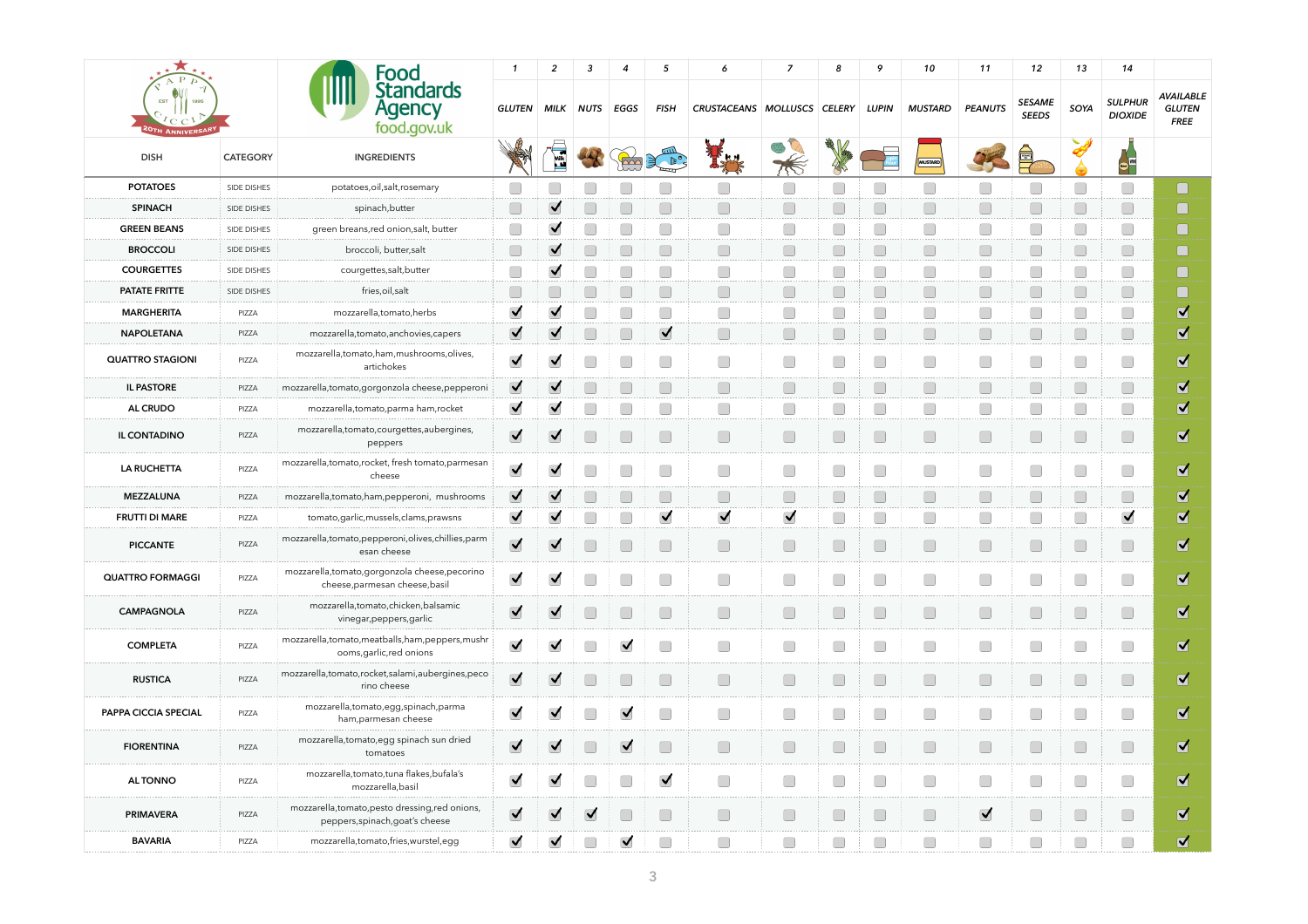| <b>EST</b><br>1995<br><b>ANNIVERS</b>              |                               | <b>FOOD</b>                                                                                          |                               | 2                        | -3                   |                          | -5                   | 6                                 |                      | 8                    | 10             | 11                   | 12                            | 13   | 14                               |                                                  |
|----------------------------------------------------|-------------------------------|------------------------------------------------------------------------------------------------------|-------------------------------|--------------------------|----------------------|--------------------------|----------------------|-----------------------------------|----------------------|----------------------|----------------|----------------------|-------------------------------|------|----------------------------------|--------------------------------------------------|
|                                                    |                               | <b>Standards</b><br><b>Agency</b><br>food.gov.uk                                                     | <b>GLUTEN</b> MILK            |                          | <b>NUTS</b>          | EGGS                     | <b>FISH</b>          | CRUSTACEANS MOLLUSCS CELERY LUPIN |                      |                      | MUSTARD        | <b>PEANUTS</b>       | <b>SESAME</b><br><b>SEEDS</b> | SOYA | <b>SULPHUR</b><br><b>DIOXIDE</b> | <b>AVAILABLE</b><br><b>GLUTEN</b><br><b>FREE</b> |
| <b>DISH</b>                                        | <b>CATEGORY</b>               | <b>INGREDIENTS</b>                                                                                   |                               |                          |                      |                          |                      |                                   |                      |                      | <b>MUSTARD</b> |                      | E                             |      |                                  |                                                  |
| <b>HAWAIIAN</b>                                    | PIZZA                         | Mozzarella, tomato, pineapple, ham                                                                   | $\blacktriangledown$          | $\blacktriangledown$     |                      |                          |                      | $\cup$                            |                      |                      |                |                      |                               |      | $\cup$                           | $\blacktriangledown$                             |
| <b>CRAB LINGUINI</b>                               | SPECIALS                      | mozzarella, tomato, brandy, crab, tomato, garlic,<br>chillies                                        | $\blacktriangledown$          |                          |                      |                          | $\blacktriangledown$ | $\blacktriangledown$              | $\blacktriangledown$ |                      |                |                      |                               |      | $\blacktriangledown$             | $\overline{\mathbf{v}}$                          |
| <b>LOBSTER LINGUINI</b>                            | SPECIALS                      | mozzarella, tomato, lobster, white wine<br>tomato, garlic, chillies, parsley                         | $\blacktriangledown$          |                          |                      |                          | $\blacktriangledown$ | $\blacktriangledown$              | $\blacktriangledown$ | $\blacktriangledown$ |                |                      |                               |      | $\blacktriangledown$             | $\overline{\mathsf{v}}$                          |
| <b>MONK FISH RISOTTO</b>                           | SPECIALS                      | mozzarella, tomato, monk fish, saffron, white<br>wine, courgettes, cherry tomatoes                   | $\Box$                        |                          |                      |                          | $\blacktriangledown$ | $\blacktriangledown$              | $\blacktriangledown$ |                      |                |                      |                               |      | $\blacktriangledown$             | $\blacktriangledown$                             |
| <b>POLLO &amp; CARCIOFI</b>                        | <b>MAIN</b><br><b>COURSES</b> | Chicken breast, cream, artichokes                                                                    | $\Box$                        | $\blacktriangledown$     |                      |                          | $\Box$               |                                   |                      |                      |                |                      |                               |      |                                  |                                                  |
| <b>CALAMARI &amp; PISELLI</b>                      | <b>STARTER</b>                | Squid, Tomato, Green peas, garlic                                                                    | $\blacktriangledown$          |                          |                      |                          | $\blacktriangledown$ | $\blacktriangledown$              | $\blacktriangledown$ | $\blacktriangledown$ |                |                      |                               |      |                                  |                                                  |
| <b>GNOCCHETTI SARDI ALLA</b><br><b>CAMPIDANESE</b> | <b>STARTER</b>                | Gnocchetti pasta, tomato, Celery, Italian<br>sausage, saffron, Pecorino Cheese                       | $\blacktriangledown$          | $\blacktriangledown$     |                      |                          | $\Box$               | $\Box$                            | $\Box$               | $\blacktriangledown$ |                |                      |                               |      | $\blacktriangledown$             | $\blacktriangledown$                             |
| <b>FILETTO AI PORCINI E</b><br><b>TARTUFO</b>      | <b>STARTER</b>                | Beef fillet steak, Porcini Mushrooms, truffles, red<br>wine                                          | $\blacktriangledown$          |                          |                      |                          | Œ                    | $\Box$                            |                      |                      |                |                      |                               |      | $\blacktriangledown$             |                                                  |
| <b>PANZEROTTI</b>                                  | <b>STARTER</b>                | Pastry with Milk, potatoes filled with ham & cheese<br>& mushrooms                                   | $\blacktriangledown$          | $\blacktriangledown$     |                      | $\blacktriangledown$     | $\Box$               | $\Box$                            |                      |                      |                |                      |                               |      |                                  |                                                  |
| <b>ARANCINI DI RISO</b>                            | <b>STARTER</b>                | Rice,saffron, broccoli, courgettes, carrots<br>aubergines.peppers, red onions, eggs &<br>breadcrumbs | $\overline{\phantom{a}}$<br>M | $\overline{\phantom{a}}$ |                      | $\overline{\phantom{a}}$ |                      |                                   |                      |                      |                |                      |                               |      |                                  |                                                  |
| <b>TIRAMISU</b>                                    | <b>DESSERT</b>                | Savoiardi Biscuits, coffee, mascarpone<br>cheese, amaretto liqueur, cocoa powder, eggs               | $\blacktriangledown$          | $\blacktriangledown$     |                      | $\blacktriangledown$     |                      |                                   |                      |                      |                |                      |                               |      | $\blacktriangledown$             |                                                  |
| <b>TORTA DELLA NONNA</b>                           | <b>DESSERT</b>                | flour, custard cream, butter, icing sugar, lemon<br>zest, sugar, pine nuts                           | $\blacktriangledown$          | $\blacktriangledown$     |                      |                          |                      |                                   |                      |                      |                | $\blacktriangledown$ |                               |      |                                  |                                                  |
| <b>LEMON CHEESCAKE</b>                             | <b>DESSERT</b>                | Philadelphia cheese, lemon juice, lemon peel,<br>pistachios, biscuits, butter                        | $\blacktriangledown$          | $\blacktriangledown$     | $\blacktriangledown$ |                          | $\Box$               | $\Box$                            |                      |                      |                |                      |                               |      |                                  |                                                  |
| <b>STRAWBERRY CHEESCAKE</b>                        | <b>DESSERT</b>                | Philadelphia cheese, strawberry, lemon peel,<br>pistachios, biscuits, butter                         | $\blacktriangledown$          | $\blacktriangledown$     | $\blacktriangledown$ |                          | $\Box$               |                                   |                      |                      |                |                      |                               |      |                                  |                                                  |
| <b>CHOCOLATE PROFITEROLES</b>                      | <b>DESSERT</b>                | choux, chocolate cream, cream, butter, eggs                                                          | $\blacktriangledown$          | $\blacktriangledown$     |                      | $\blacktriangledown$     |                      |                                   |                      |                      |                |                      |                               |      |                                  |                                                  |
| <b>BANANA &amp; NUTELLA</b>                        | <b>DESSERT</b>                | flour, butter, eggs, hazelnuts, Nutella, sugar                                                       | $\blacktriangledown$          | $\blacktriangledown$     | $\blacktriangledown$ | $\blacktriangledown$     |                      |                                   |                      |                      |                | $\blacktriangledown$ |                               |      |                                  |                                                  |
| <b>CARROT CAKE</b>                                 | <b>DESSERT</b>                | flour, eggs, carrots, walnuts, butter, cream<br>cheese, cinnamon                                     | $\blacktriangledown$          | $\blacktriangledown$     | $\blacktriangledown$ | $\blacktriangledown$     |                      |                                   |                      |                      |                |                      |                               |      |                                  |                                                  |
| <b>CHOCOLATE BROWNIES</b>                          | <b>DESSERT</b>                | butter, sugar, eggs, cocoa, chocolate                                                                |                               | $\blacktriangledown$     |                      | $\blacktriangledown$     | $\Box$               |                                   |                      |                      |                |                      |                               |      |                                  | ☑                                                |
| <b>VANILLA CUP CAKE</b>                            | <b>DESSERT</b>                | butter, sugar, eggs, flour, milk, vanilla,<br>icing<br>sugar                                         | $\blacktriangledown$          | $\blacktriangledown$     |                      | $\blacktriangledown$     |                      |                                   |                      |                      |                |                      |                               |      |                                  |                                                  |
| <b>EATON MESS</b>                                  | <b>DESSERT</b>                | butter, sugar, eggs, flour, corn flour, white<br>chocolate, raspberries, golden syrup, icing sugar   | $\blacktriangledown$          | $\blacktriangledown$     |                      |                          |                      |                                   |                      |                      |                |                      |                               |      |                                  |                                                  |
| <b>MILLIONAIRES SLICES</b>                         | <b>DESSERTS</b>               | butter, sugar, flour, cocoa, chocolate, condensed<br>milk, golden syrup                              | $\blacktriangledown$          | $\blacktriangledown$     |                      |                          |                      |                                   |                      |                      |                |                      |                               |      |                                  |                                                  |
| <b>SMARTIES COOKIES</b>                            | <b>DESSERTS</b>               | flour, butter, sugar, chocolate, eggs                                                                | $\blacktriangledown$          | $\blacktriangledown$     |                      | $\blacktriangledown$     |                      | l .                               |                      |                      |                |                      |                               |      |                                  |                                                  |